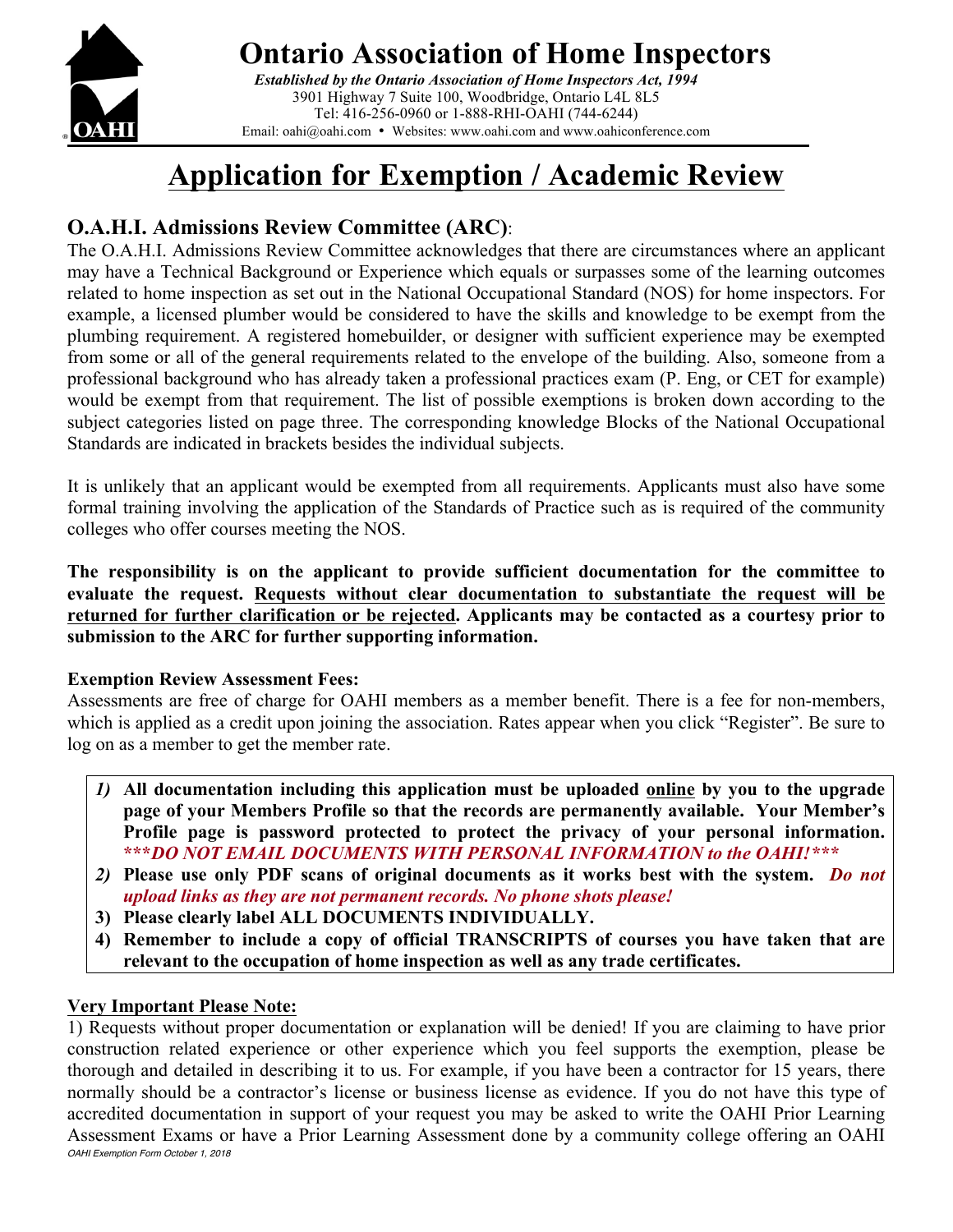accepted home inspector training program. Most colleges upon request will conduct Prior Learning Assessments (PLA), which will give course credit to applicants who are able to demonstrate equivalent knowledge of the course material. We will accept PLAs from any college offering an OAHI approved program. Many colleges will also let you challenge individual course exams.

Any exemption given by the OAHI Admissions Review Committee is for the purpose of OAHI accreditation only. Applicants who are working towards qualification with OACETT or towards a community college Home Inspection Certificate are encouraged to take the courses as offered through the college system in order to obtain credit for other programs.

#### **OAHI Prior Learning Assessment Exam:**

The OAHI has developed, with the help of Conestoga College and funding from Employment Ontario, a set of prior learning assessment exams, which correspond to the Blocks of the National Occupational Standard for home inspection. The purpose of the exam is to give qualification to applicants who have received their home inspector training from providers other than OAHI accepted providers or who have home inspection related experience in construction but no recognized trade certificates as verification to qualify for exemption.

The exam is modular in nature according to the individual Blocks of the NOS. Persons having taken the Prior Learning Assessment Exam will be given credit for the subject matter corresponding to the NOS Blocks which were successfully passed with 70% or higher. For example passing blocks A, B and C equal all of Group 1 as depicted below plus the Professional Practices component of Block 3.

The exam is currently available in paper format only and must be written at the OAHI office or a recognized testing centre such as a community college. Persons wishing to write the exam at a testing centre must make arrangements directly with the testing centre and provide the appropriate contact information to the OAHI office. Applicants will be responsible for any testing fees and any additional courier costs.

The Prior Learning Exam is broken into two parts. Part 1 covers Blocks A, B and C of the National Occupational Standard (NOS) for Home Inspection. Part 2 covers Blocks D, E and F of the NOS. Each exam contains approximately 225 mixed format questions including a few picture questions to challenge your report writing abilities and communications skills. Each exam may take up to four hours.

The exam is designed to be similar to a Certificate of Qualification exam for persons with prior training or experience relevant to the occupation of home inspection. The exam is specific to the occupation of home inspection rather than general construction knowledge. There is no study guide.

You do not need to write both Part 1 and Part 2 of the exam but you may if you choose. Applicants who have a strong background in the Group 1 "building the box" subjects may wish to challenge the Group 2 mechanical subject matter of Blocks C, D and F which is covered in Exam 2.

#### **Prior Learning Assessment Exam Fees:**

Unlike the Exemption Review, the Prior Learning Assessment Exam is not a free service to members due to the high cost of printing and lengthy marking time. Rates appear when you click "Register". Be sure to log on as a member to get the member rate. Non-members may also take the exam but the fee is 25% higher than the member rate. The rate for writing both exams is slightly reduced.

#### **To make an Exemption Review Application please complete the worksheet below and sign at the bottom:**